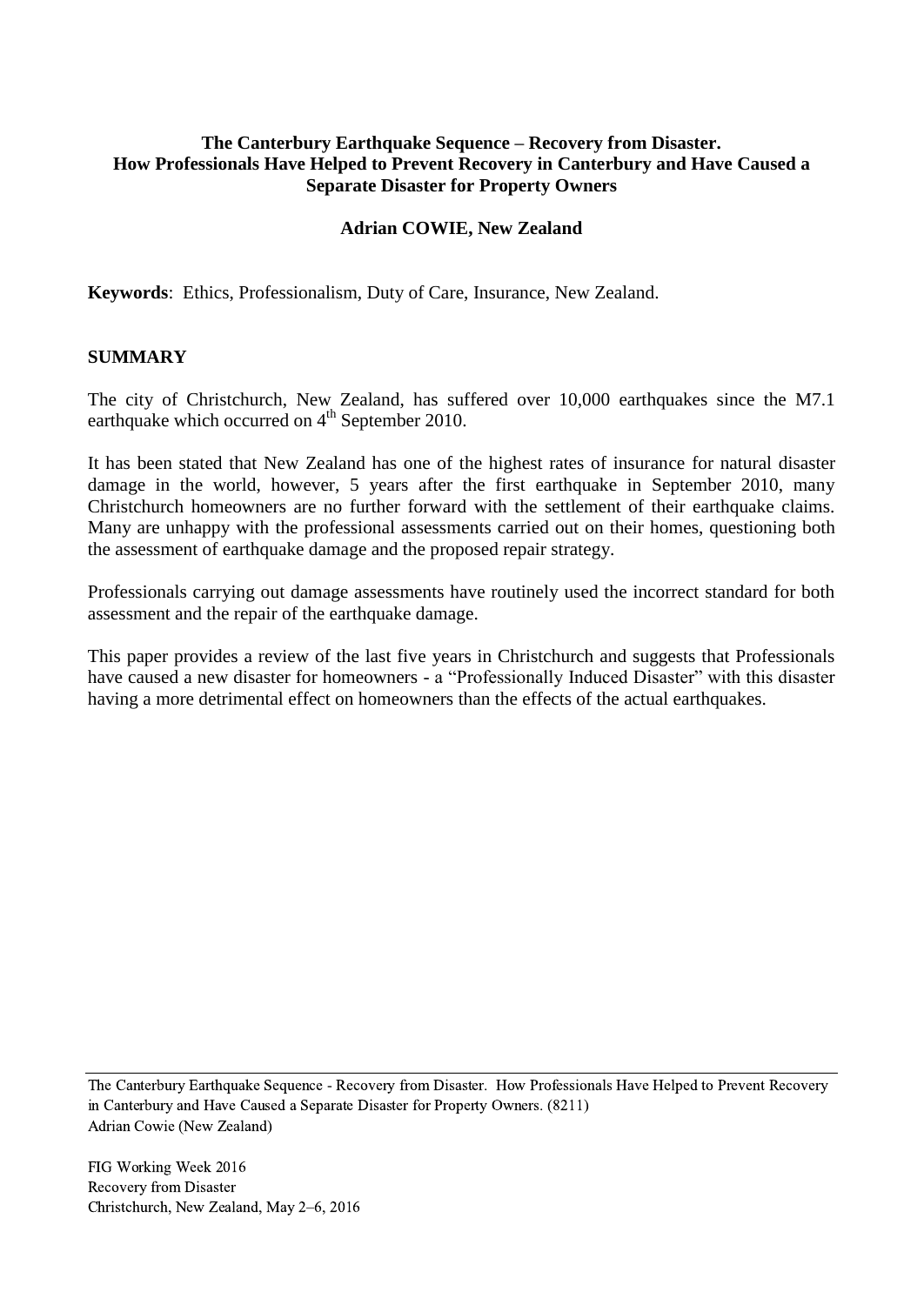## **The Canterbury Earthquake Sequence – Recovery from Disaster. How Professionals Have Helped to Prevent Recovery in Canterbury and Have Caused a Separate Disaster for Property Owners**

#### **Adrian COWIE, New Zealand**

#### **1. INTRODUCTION**

Christchurch, New Zealand.

A city that for many of its residents, the phrase 'Recovery from Disaster' is simply not a reality. A city where many of it's homeowners are in the midst of a new disaster caused by the incorrect assessment of earthquake damage. Where professionals are assessing and scoping repairs to damaged homes without considering the standards stated in the legal insurance contracts.

The terms 'Recovery from Disaster', 'The Rebuild', and 'Resilience' abound in Christchurch. However, for many homeowners these words have no meaning to either their homes or their lives.

At the time of writing this paper (February 2016) it is over 5 years on from the terrifying M7.1 earthquake which struck at  $4:35$ am on  $4<sup>th</sup>$  September 2010. It is one week from the fifth anniversary of the M6.3 earthquakes that struck at 12:51pm on  $22<sup>nd</sup>$  February 2011 with the resulting loss of 185 lives. An earthquake that had measured vertical acceleration of 2.2g, one of the highest ever recorded earthquake accelerations.

98% of residential homes in Canterbury had insurance cover for earthquake damage, with the majority of homes having the standard of reinstatement for damage being full replacement, new for old, with no upper limit to the sum insured.

The EQC Act<sup>1</sup> and the various private insurance contracts that homeowners had in place at the time of the earthquake defined both the loss and damage that was insured and the standard of reinstatement of that damage.

Why is it, that after 5 years, professionals (including surveyors, structural engineers and geotechnical engineers) are using the incorrect standard for the determination of damage, and the incorrect standard for the repair of this damage?

This paper explores what has actually occurred in Christchurch; the disaster that has occurred for many homeowners due to professionals not understanding both their professional duties, but also the legal requirements in assessing earthquake damage when private insurance policies exist.

1

<sup>1</sup> Earthquake Commission Act 1993

The Canterbury Earthquake Sequence - Recovery from Disaster. How Professionals Have Helped to Prevent Recovery in Canterbury and Have Caused a Separate Disaster for Property Owners. (8211) Adrian Cowie (New Zealand)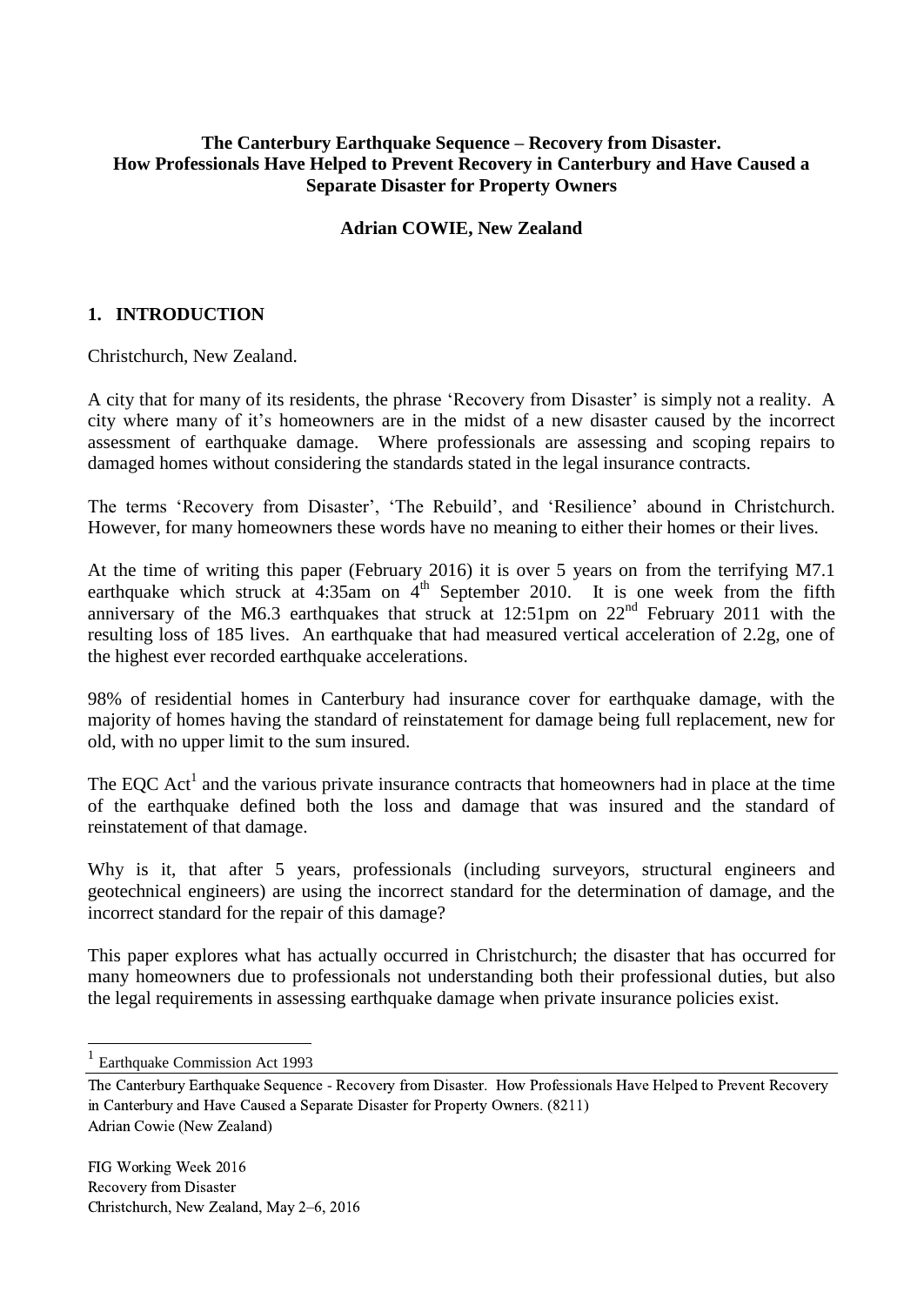## **2. A 'PROFESSIONALLY INDUCED DISASTER'**

This is a story about a new disaster in Christchurch. A 'Professionally Induced Disaster' that has affected tens of thousands of Christchurch homeowners, and has prevented these homeowners from participating in any recovery.

The FIG2016 conference theme is "Recovery from Disaster." The FIG website states:

*"In spite of the disastrous swarm of quakes, Christchurch remains fully functional and repairs to essential service infrastructure have largely been completed… Suburbs, particularly those to the north, south and west, are experiencing a boom and visitor attractions out of the city centre are unaffected."* <sup>2</sup>

It also states:

*"Surveying and spatial professionals are key actors in making an important contribution to improve, simplify and shorten the disaster mitigation, rehabilitation and reconstruction phase."*<sup>3</sup>

The evidence in Christchurch shows that the various 'actors' have not improved, simplified or shortened the disaster rehabilitation for many homeowners. To the contrary, their assessments have caused significant delays in the settlement of earthquake claims, with many homes being left with significant damage totally un-repaired. This has resulted in homeowners living in significantly damaged homes while they spend what funds they have to obtain their own expert reports.

While Christchurch cannot be held as a model for 'Recovery from Disaster', it can be used to show the moral, ethical and professional deficit that is prevalent throughout professions in New Zealand.

A candid appraisal of what has occurred in Christchurch to date will hopefully help prevent a similar 'Professionally Induced Disaster'' from occurring elsewhere in the future.

## **3. THE MEDIA'S HEADLINES**

The New Zealand media paints a rather disturbing picture about the 'Recovery from Disaster' in Christchurch, with headlines such as:

"Damage specialist warns of 'catastrophe' for homeowners."<sup>4</sup>

"'Questionable Methods' used by EQC, says surveyor."<sup>5</sup>

-

4 <http://www.stuff.co.nz/business/71112274/Damage-specialist-warns-of-catastrophe-for-homeowners>

5 <http://www.stuff.co.nz/the-press/news/9017710/Questionable-methods-used-by-EQC-says-surveyor>

<sup>2</sup> <http://www.fig.net/fig2016/theme.htm>

<sup>3</sup> <http://www.fig.net/fig2016/>

The Canterbury Earthquake Sequence - Recovery from Disaster. How Professionals Have Helped to Prevent Recovery in Canterbury and Have Caused a Separate Disaster for Property Owners. (8211) Adrian Cowie (New Zealand)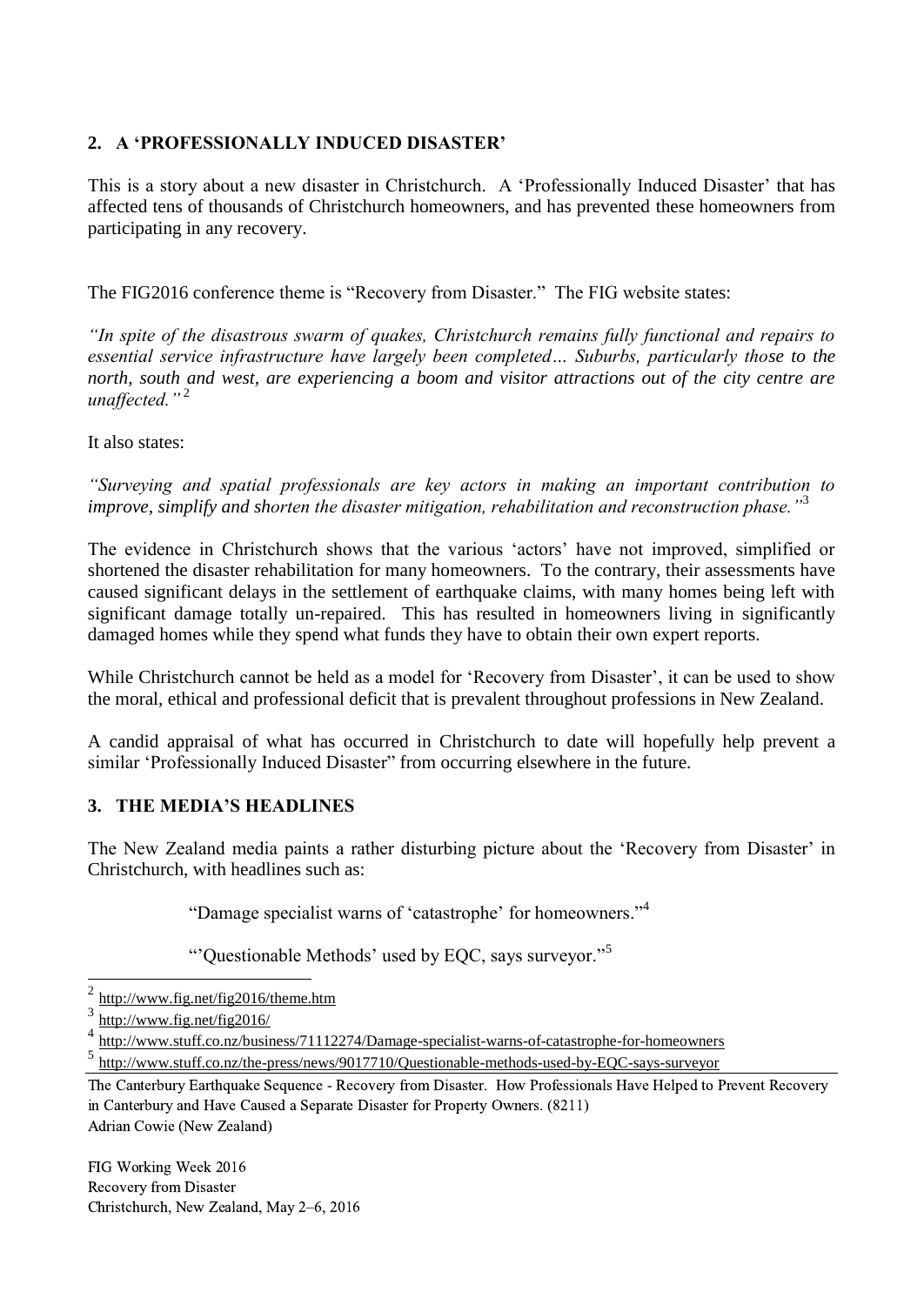"EQC floor test 'unreliable, non-expert.'"<sup>6</sup>

"Study backs homeowners on floor flaws."<sup>7</sup>

"More than 6500 homes need fix after faulty EQC repairs."<sup>8</sup>

"Engineers leaving reports 'unsigned'.<sup>9</sup>

"Government's 'dogged determination' to deny mental health problem in Canterbury."<sup>10</sup> 29 December 2015.

"Earthquake stress triggers mental health issues."<sup>11</sup> 25 May 2015.

"Attempted suicides highest in Canterbury, twice as much as Auckland."<sup>12</sup> 20 January 2016.

# **4. NATURAL DISASTER INSURANCE IN NEW ZEALAND**

## **4.1 The Earthquake Commission (EQC) and Private Insurance**

EQC is a Crown entity which administers insurance against natural disaster damage provided under the EQC Act.<sup>13</sup> The cover provided by the Act is akin to that offered by private insurers.<sup>14</sup>

Section 18 of the EQC Act outlines the insurance provided by EQC for natural disaster damage, which states that if a person enters into a contract of fire insurance with an insurance company for a residential building, then EQC is liable for up to the \$100,000 (excluding GST) in respect of each earthquake event. This amount is commonly called the 'cap'.

The private insurance contract is, in effect, top-up insurance cover for loss or damage not covered by EQC. If the cost of reinstatement of the earthquake damage is less than the \$100,000 cap, then

9 <http://www.stuff.co.nz/business/10578566/Engineers-leaving-reports-unsigned>

FIG Working Week 2016 Recovery from Disaster Christchurch, New Zealand, May 2–6, 2016

-

<sup>&</sup>lt;sup>6</sup> <http://www.stuff.co.nz/the-press/news/christchurch-earthquake-2011/10570525/EQC-floor-test-unreliable-non-expert>

<sup>7</sup> <http://www.stuff.co.nz/the-press/news/10246566/Study-backs-homeowners-on-floor-flaws>

<sup>8</sup> [http://www.stuff.co.nz/the-press/business/the-rebuild/73205717/More-than-6500-homes-need-fix-after-faulty-EQC](http://www.stuff.co.nz/the-press/business/the-rebuild/73205717/More-than-6500-homes-need-fix-after-faulty-EQC-repairs)[repairs](http://www.stuff.co.nz/the-press/business/the-rebuild/73205717/More-than-6500-homes-need-fix-after-faulty-EQC-repairs)

<sup>10&</sup>lt;br>http://www<u>.stuff.co.nz/the-press/news/75161125/Governments-dogged-determination-to-deny-mental-health-</u> [problem-in-Canterbury](http://www.stuff.co.nz/the-press/news/75161125/Governments-dogged-determination-to-deny-mental-health-problem-in-Canterbury)

<sup>&</sup>lt;sup>11</sup> <http://www.stuff.co.nz/the-press/opinion/68769392/Earthquake-stress-triggers-mental-health-issues>

<sup>12</sup> [http://www.stuff.co.nz/national/health/76060300/Attempted-suicides-highest-in-Canterbury-twice-as-much-as-](http://www.stuff.co.nz/national/health/76060300/Attempted-suicides-highest-in-Canterbury-twice-as-much-as-Auckland) $\frac{\overbrace{\text{Auckland}}}{13}$  $\frac{\overbrace{\text{Auckland}}}{13}$  $\frac{\overbrace{\text{Auckland}}}{13}$ 

Earthquake Commission Act 1993, ss  $4A$  and  $5(1)(a)$ .

<sup>14</sup> Paragraph [21] *Earthquake Commission v Insurance Council and Ors CIV 2014-485-5698*

The Canterbury Earthquake Sequence - Recovery from Disaster. How Professionals Have Helped to Prevent Recovery in Canterbury and Have Caused a Separate Disaster for Property Owners. (8211) Adrian Cowie (New Zealand)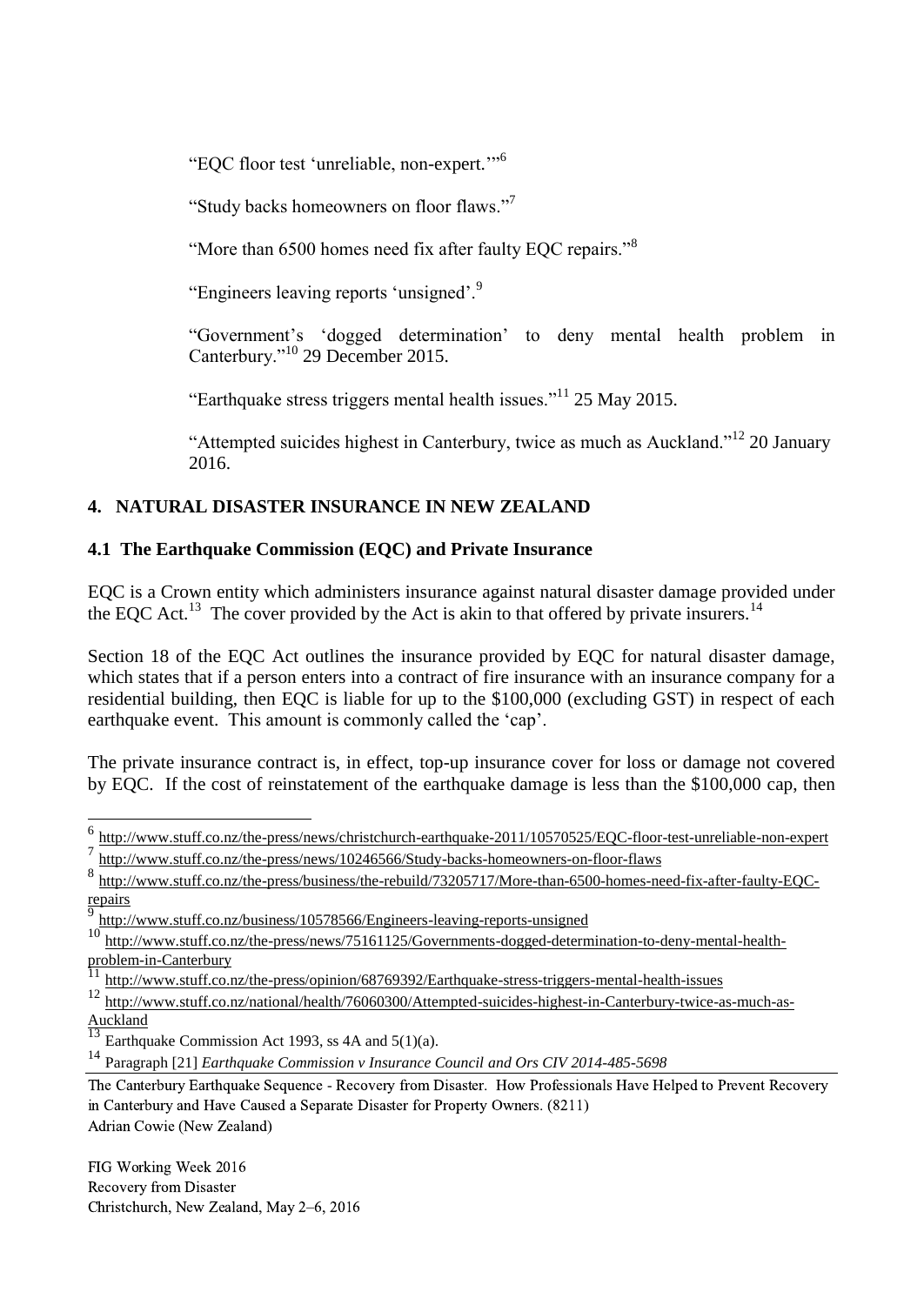the private insurer is not involved with the claim, and EQC either repair the damage or cash settle the claim with the homeowner. It is only if the reinstatement cost is above the EQC cap, that EQC would pay the cap amount, and the claim would be forwarded onto the private insurer.

This statutory scheme of insurance can be seen as providing a first layer of natural disaster damage (which includes earthquake damage), with a second (or excess) layer being the private insurance policy taken out by the homeowner. A homeowner is therefore able to insure a property for full replacement value, noting that the private insurance policy need not contain the same terms or provide the same protection

In Christchurch approximately 15% of all earthquake damage claims have been over the EOC cap of \$100,000 and have been passed onto the private insurer. That is, 85% of the residential earthquake claims have remained undercap and with EQC.

## **4.2 Standard of Reinstatement – The Terms of the Legal Contract**

Both the EQC Act and the private legal contract between the Insured (the homeowner) and the Insurer define both the damage covered by the insurance, and the standard of reinstatement of that damage.

As Tim Grafton, Chief Executive of the Insurance Council of New Zealand outlined in a presentation delivered 19 February  $2015^{15}$ :

*"Insurance 101*

*Insurance exists to protect your possessions against unforeseen loss or damage*

*Risk transfer – you pay an annual premium to transfer risk to insurer, the money is pooled from which insurers pay for losses suffered."*

#### 4.2.1 EQC Reinstatement Standard

EQC through the Earthquake Commission Act, provides cover for both residential homes and land.

In simple terms, the Act provides replacement cover to *"a condition substantially the same as but not better or more extensive that its condition when new.."<sup>16</sup>*

This is also complimented by the requirement that EQC *"shall not be bound to replace or reinstate exactly or completely, but only as circumstances permit and in a reasonably sufficient manner.."<sup>17</sup>*

-

<sup>&</sup>lt;sup>15</sup> Presentation to the NZ Society of Local Government Managers, 19 February 2015

<sup>16</sup> See definition of 'replacement value', EQC Act 1993

 $17$  s9(1)(a) Schedule 3, EQC Act 1993

The Canterbury Earthquake Sequence - Recovery from Disaster. How Professionals Have Helped to Prevent Recovery in Canterbury and Have Caused a Separate Disaster for Property Owners. (8211) Adrian Cowie (New Zealand)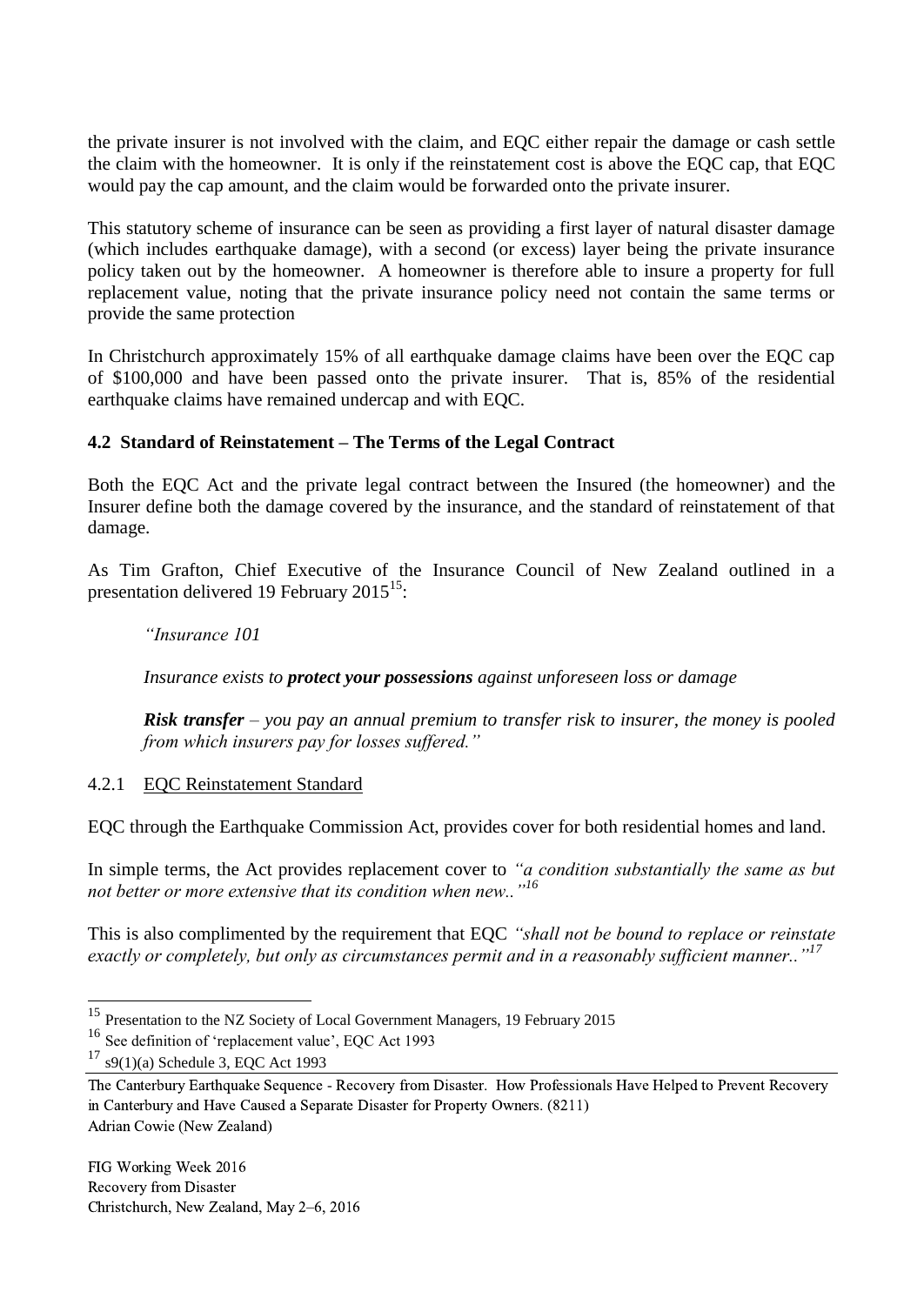The Act defines both what natural disaster loss and damage is covered, and the standard of replacement of that damage.

The wording *"substantially the same as but not better or more extensive than its condition when new*" is critical in understanding the standard to which the repairs or replacement should be carried out to.

#### 4.2.2 Private Insurers Reinstatement Standards

It has been commonly stated that there were around 100 different insurance policies in place at the time of the Canterbury earthquake sequence. Each of these insurance policies had different terms and conditions with the reinstatement standard varying greatly. Some policies were based on indemnity (e.g. the market value of the property at the time of the loss), while others provided for full 'new for old' replacement with no upper limit as to the cost to achieve this.

The vast majority of the insurance claims that the writer has been involved with are the full replacement, new for old type reinstatement standards.

Some examples of the wording in these contracts are:

- "We will pay to repair or rebuild your house to an 'as new' condition."
- "We pay the costs actually incurred to repair or rebuild it [the house] to substantially the same condition and extent as when it was new, or at *our* option the cash equivalent."
- "We will pay the cost of restoring [the home] to a condition as nearly as possible equal to its condition when new using current materials and methods..."

In these examples, the reinstatement standard is to 'as new' or 'when new' type standard, rather than a depreciated standard.

## **5. THE ASSESSMENT AND REINSTATEMENT STRATEGY DISASTER**

What has occurred in Christchurch, and what has been replicated in thousands of homes throughout the region, is people carrying out damage assessments and reinstatement strategies in which they were either not properly qualified to carry out, or they did not know what standard they were both assessing to and reinstating to.

Homes that have suffered severe settlement that have rendered them with critical flooding issues have been assessed by people who have simply not understood, and not measured the building settlement and the impact that this has on the structure. There are thousands of homes in Christchurch (probably tens of thousands) that have had critical building settlement (over 500mm in height in some cases) that has simply been ignored. Repair strategies have been prepared that have

The Canterbury Earthquake Sequence - Recovery from Disaster. How Professionals Have Helped to Prevent Recovery in Canterbury and Have Caused a Separate Disaster for Property Owners. (8211) Adrian Cowie (New Zealand)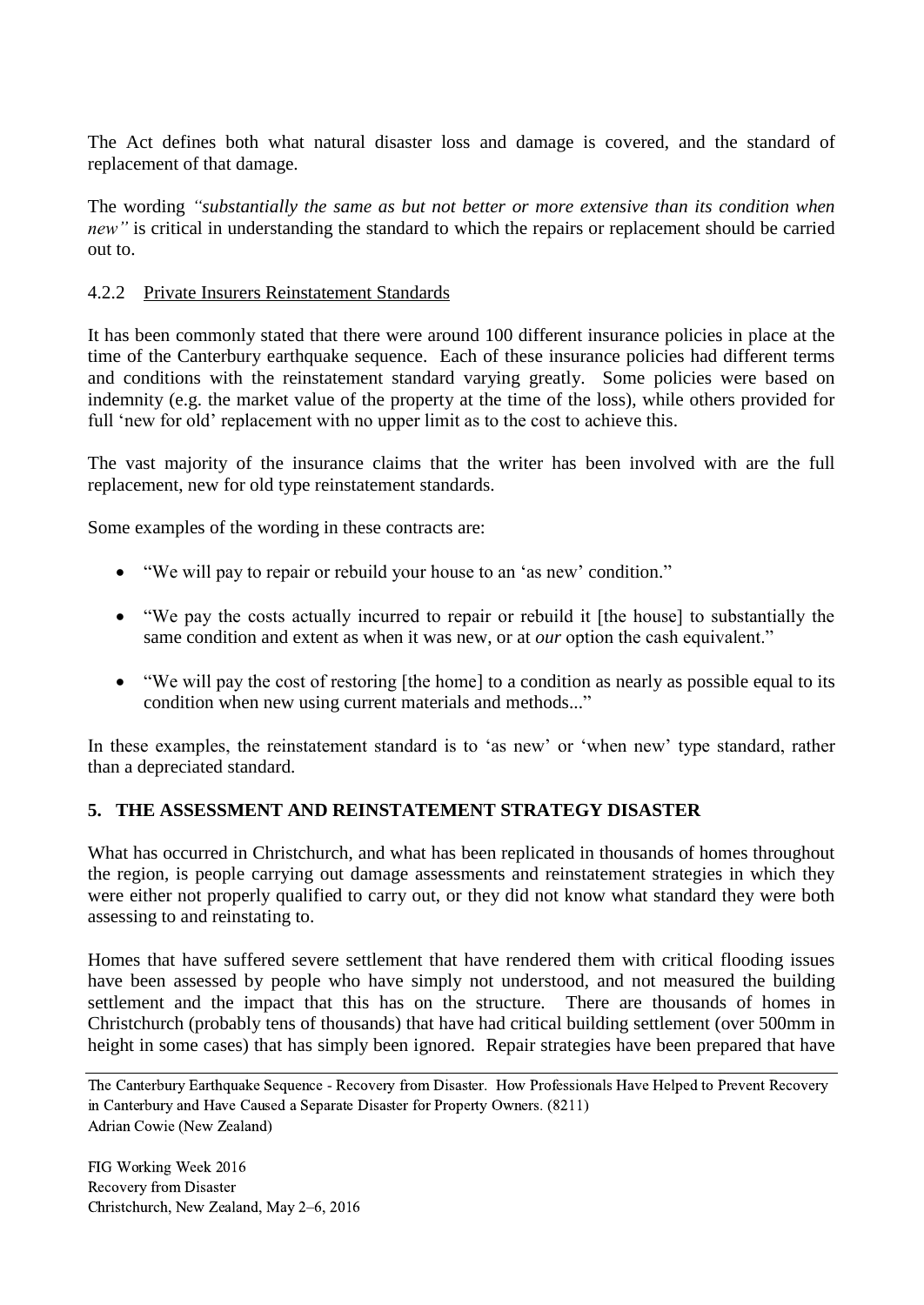ignored raising the building to either it's height "when new" or "as new" and have left the building in a floodprone state with the prospect of losing future flood insurance. This has occurred in many instances where there was a legal contract requiring the house to be reinstated to a condition of "as new".

Many homes have been assessed for structural damage by people with absolutely no expertise in structural engineering. Severe foundation damage and superstructure damage has, in many cases, been totally overlooked due to the person carrying out the assessment not having the correct expertise to identify the actual damage.

Where there is a legal contract of insurance, the persons involved with assessing earthquake damage and determining the appropriate reinstatement strategy should carry out two important things:

- 1. Determine all of the loss and damage that has occurred due to the earthquake which is covered by the legal contract of insurance, and
- 2. Determine a reinstatement strategy that meets the standard set out in the legal contract of insurance.

Critical to these two steps is having a clear understanding of what loss or damage is covered by the EQC Act and private insurance contract, and also a clear understanding of the standard of reinstatement required.

It seems ludicrous that a person, without the required expertise, could visit a house to both determine the loss and determine a reinstatement without knowing, or understanding what the actual required legal standards are.

These two steps require a multitude of professionals and experts, including (but not limited to):

- Measurement experts (Surveyors) to accurately map the buildings and land. This would include measuring floor tilt and superstructure leans, lateral spreading and stretching, building and land settlement;
- Geotechnical Engineers to determine the ground conditions on and around the site;
- Structural Engineers to determine the structural damage to the building, and to determine what structural reinstatement is required;
- Builders and other trade professionals (drainlayers, electricians, plumbers, etc.) to determine the damage to the building 'fabric';
- Weather-tight specialists to determine whether the earthquakes have caused the building weather-tightness to be compromised.

All of these experts and professionals have expertise and specialties in certain areas. It is most unlikely that one particular expert will have expertise in all of these areas.

For instance, the builder or plumber would not have the required expertise to assess and scope the structural elements. The structural engineer is unlikely to have the expertise to assess damage to the

The Canterbury Earthquake Sequence - Recovery from Disaster. How Professionals Have Helped to Prevent Recovery in Canterbury and Have Caused a Separate Disaster for Property Owners. (8211) Adrian Cowie (New Zealand)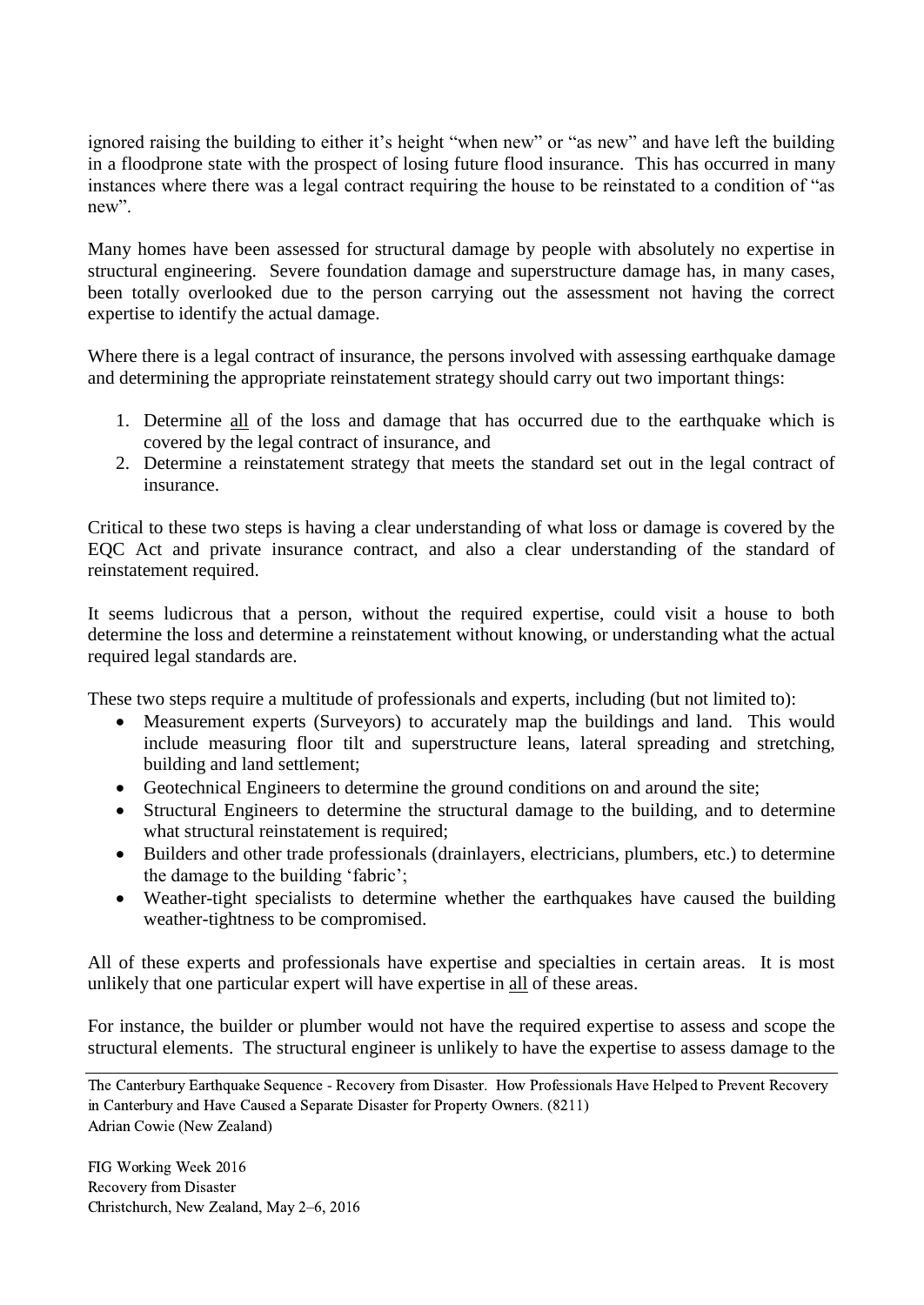electrical wiring. The electrician is unlikely to have the expertise to carry out the swathe of complicated and accurate survey measurements of the land and buildings required to determine the various parameters of the damage.

### **5.1 Whose Responsibility is it to 'Prove the Loss'?**

Various High Court Judgments have clearly indicated that it is the job of the Insured (that is, the homeowner) to 'prove the loss'.

In order to correctly 'prove the loss', the homeowner would require probably around at least \$50,000.00 of expert reports, ranging from geo-technical engineers, surveyors, structural engineers, weather-tight experts, lawyers, builders, quantity surveyors, to name but a few.

The average insurance excess for a claim in 2010 would have been less than \$1,000, however, in reality, a further \$50,000 may be required to obtain the necessary information to 'prove the loss.'

Typically, the first assessments have been carried out by both EQC and the private insurers with the homeowner then obtaining their own professional assessments if they find they do not agree with these assessments.

The vast majority of assessments that have been carried out by persons acting for EQC, the private insurers and the homeowner have used the incorrect standards for their assessments and reinstatement strategies. These assessments and reinstatement strategies have typically been carried out to no defined standard, or to the 'standard' setout in the 'MBIE Guidelines'.

It is noted that the writer is aware of a small minority of assessments carried out by EQC and various insurers where the standard in the legal contract or Act was used by the professionals. This has resulted in the earthquake damage being correctly determined, a reinstatement strategy being correctly calculated, and the earthquake claim quickly settled.

## **6. THE 'MBIE GUIDELINES'**

Shortly after the 4<sup>th</sup> September 2010 the Government's Department of Building and Housing (the DBH, which is now the Ministry for Business, Innovation and Employment (MBIE)) issued Guidelines titled "Repairing and rebuilding houses affected by the Canterbury Earthquakes."

The MBIE Guidance was issued under Section 175 of the Building Act 2004. Guidance issued under Section 175 is for the sole purpose of assisting persons to comply with the Building Act. It was not issued to assist persons to comply with the EQC Act or private legal contracts of insurance.

The paradox with the MBIE Guidance is that the Building Act does not outline, or mandate any assessment standards or repair standards for earthquake damage, yet, the MBIE Guidance (which was issued solely to assist persons to comply with the Building Act) outlines indicator criteria for

The Canterbury Earthquake Sequence - Recovery from Disaster. How Professionals Have Helped to Prevent Recovery in Canterbury and Have Caused a Separate Disaster for Property Owners. (8211) Adrian Cowie (New Zealand)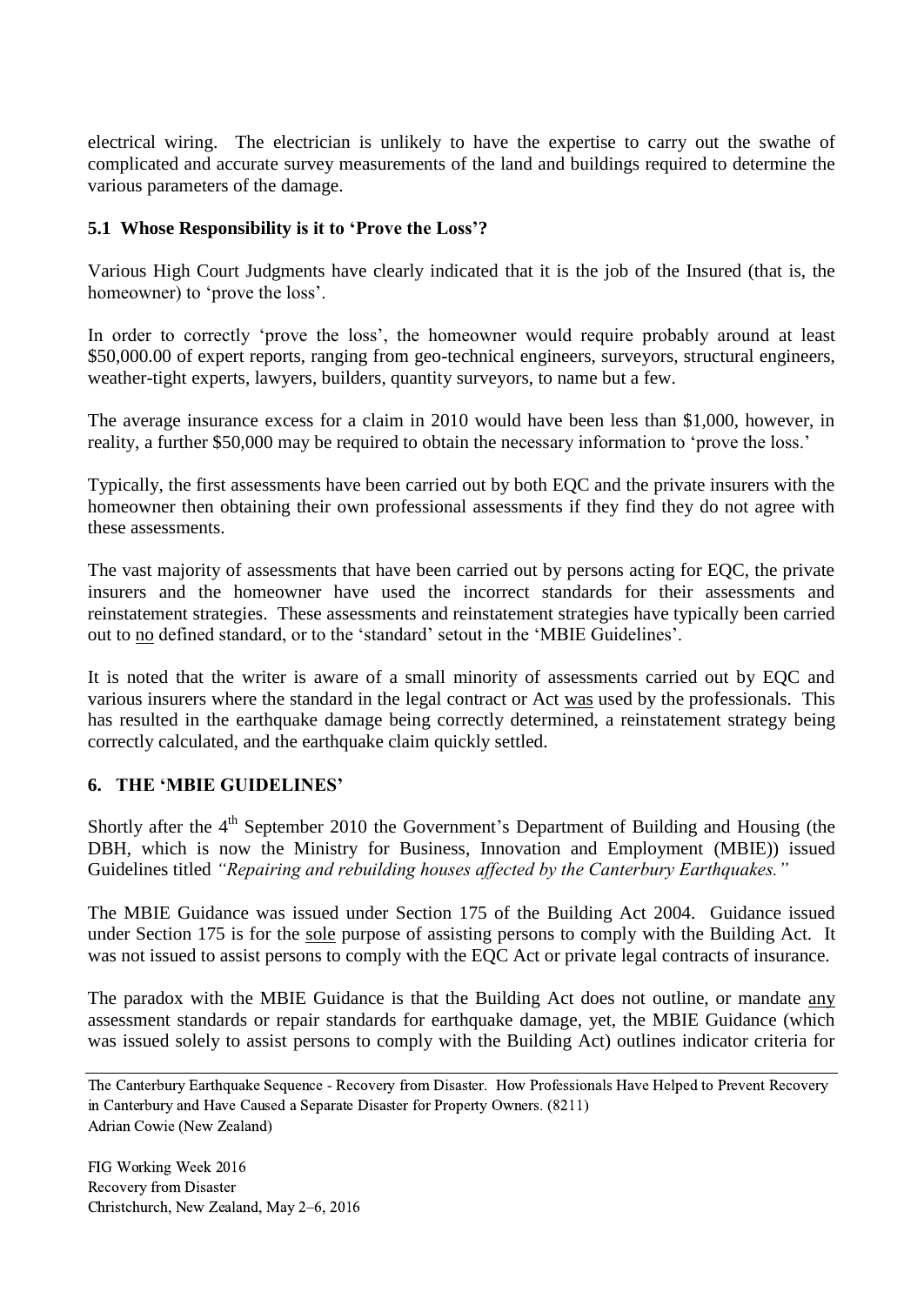floor dislevelment, wall leans, cracks widths, and many other areas of damage. It also outlines suggested repair strategies for this earthquake damage.

In essence, the MBIE Guidance suggests standards and procedures that are not contained within the Building Act, which indicates that the Guidance may not have been solely issued to assist persons to comply with the Building Act.

This MBIE Guidance was issued to address three areas of earthquake damage:

- 1. Assessment criteria, or assessment indicators for earthquake damage;
- 2. Suggested repair standards, or repair strategies for earthquake damage; and
- 3. Suggested foundation design for new foundations in both areas of liquefied ground, and on the slopes of the Port Hills. (The foundation rebuild strategies outlined in the Guidance are generally considered robust and are therefore not addressed in this paper).

Section 112 (and 42a for building consent exemptions) of the Building Act outlines the required standard for repair work, with this standard being that the area of repair work needs to comply with the Building Act and Building Code, however, as long as the rest of the building does not comply to any lesser extent than it did immediately before the repair work commenced (note: not before the earthquake damage occurred), then the repair work would meet the requirements of Section 112, and therefore the Building Act.

For assessments and repair of earthquake damage under both the EQC Act and the private insurance contract, the standard of reinstatement is significantly higher than what is required in the Building Act and MBIE Guidance. That is, the MBIE Guidance is by definition, created to a lesser standard than the EQC Act and most private insurance contracts require.

Therefore, using the MBIE Guidance for the purpose of assessing earthquake damage and for a repair strategy will most likely result in the building not being returned to an 'as new' or 'when new' condition.

The MBIE Guidance has been used almost universally as the 'standard' for assessment in earthquake claims involving both EQC and private insurance contracts, even though legally, it is not the correct standard.

There is an argument that the MBIE Guidance could be used as the correct standard if the expert (e.g. structural engineer) provided proof, calculations and rational analysis that it did meet the reinstatement standard in the insurance contract, however, to date no such proof has been seen.

The Canterbury Earthquake Sequence - Recovery from Disaster. How Professionals Have Helped to Prevent Recovery in Canterbury and Have Caused a Separate Disaster for Property Owners. (8211) Adrian Cowie (New Zealand)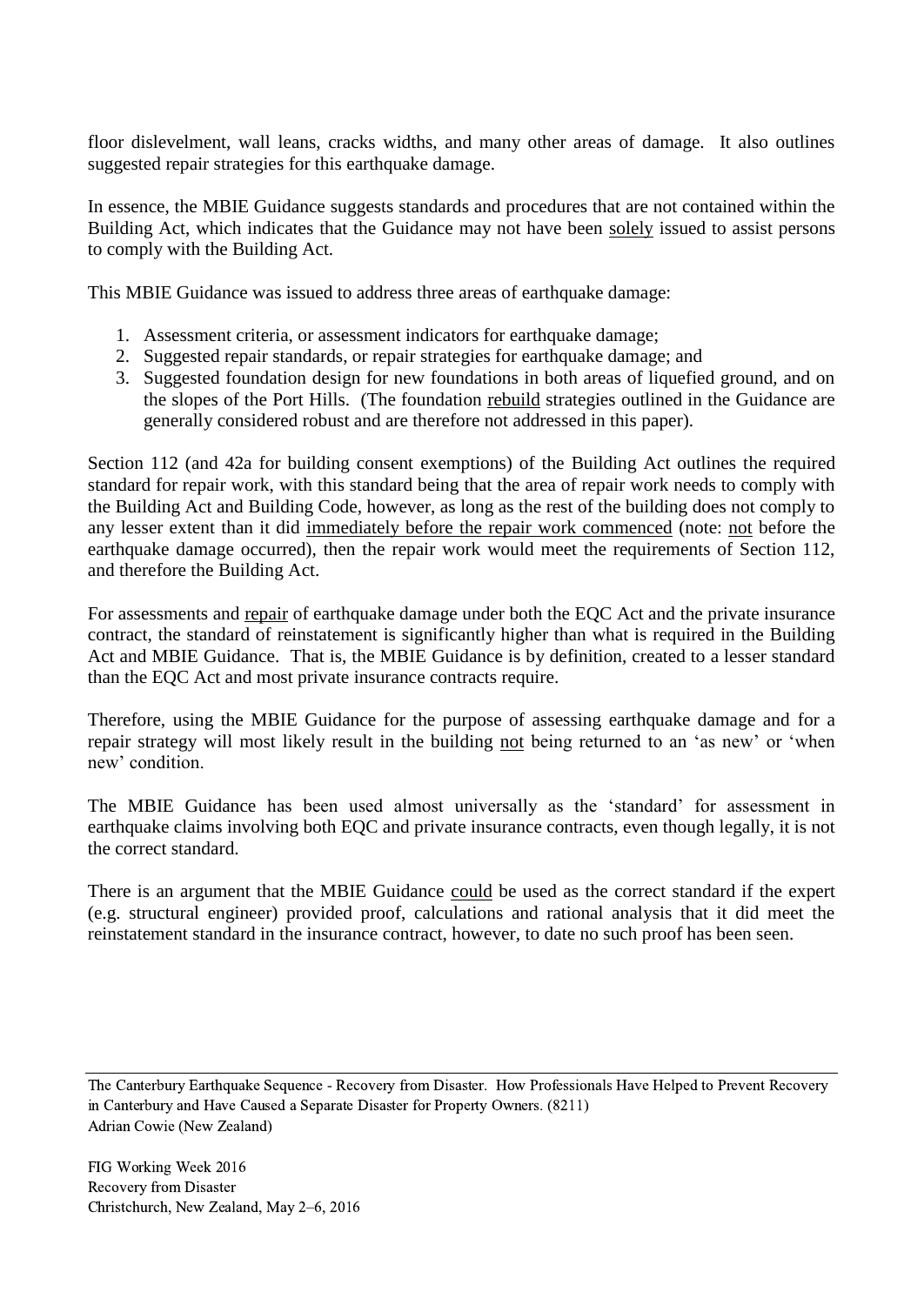## **6.1 Example: Table 2.2 of the MBIE Guidance – Criteria for 'No Foundation Damage'**

Table 2.2 of the MBIE Guidance is commonly used a the 'standard' for determining whether there has been any structural foundation damage to a house.



**Figure 1 - Table 2.2 of the MBIE Guidance**

These indicator criteria for a concrete slab on grade house states that if the total floor height difference is less than 50mm in height, with all floor slopes less than a grade of 1 in 200, with lateral stretch of the slab less than 20mm, and any slab cracks less than 5mm in width, that no structural repair is required or indicated.

In many cases, Table 2.2 has been used as a justification that a house is not structurally damaged. However, it has been shown repeatedly that by carrying out a detailed and accurate survey assessment, followed by a structural engineering assessment, that critical structural damage has occurred to the house.

For instance, a very common area of damage in the flat areas of Christchurch prone to liquefaction<sup>18</sup> is for the building to suffer from Localised Settlement, that is, settlement of the house into the ground on it's own footprint. This damage may not be readily seen, however, there are many instances where the floor dislevelment in a house has been less than 50mm in height, with no slab cracking, yet, it has suffered around 100-200mm of Localised Settlement.

 $\overline{a}$ 

 $18$  Liquefaction is the process in which the strength and stiffness of a soil is reduced by earthquake shaking or other rapid loading.

The Canterbury Earthquake Sequence - Recovery from Disaster. How Professionals Have Helped to Prevent Recovery in Canterbury and Have Caused a Separate Disaster for Property Owners. (8211) Adrian Cowie (New Zealand)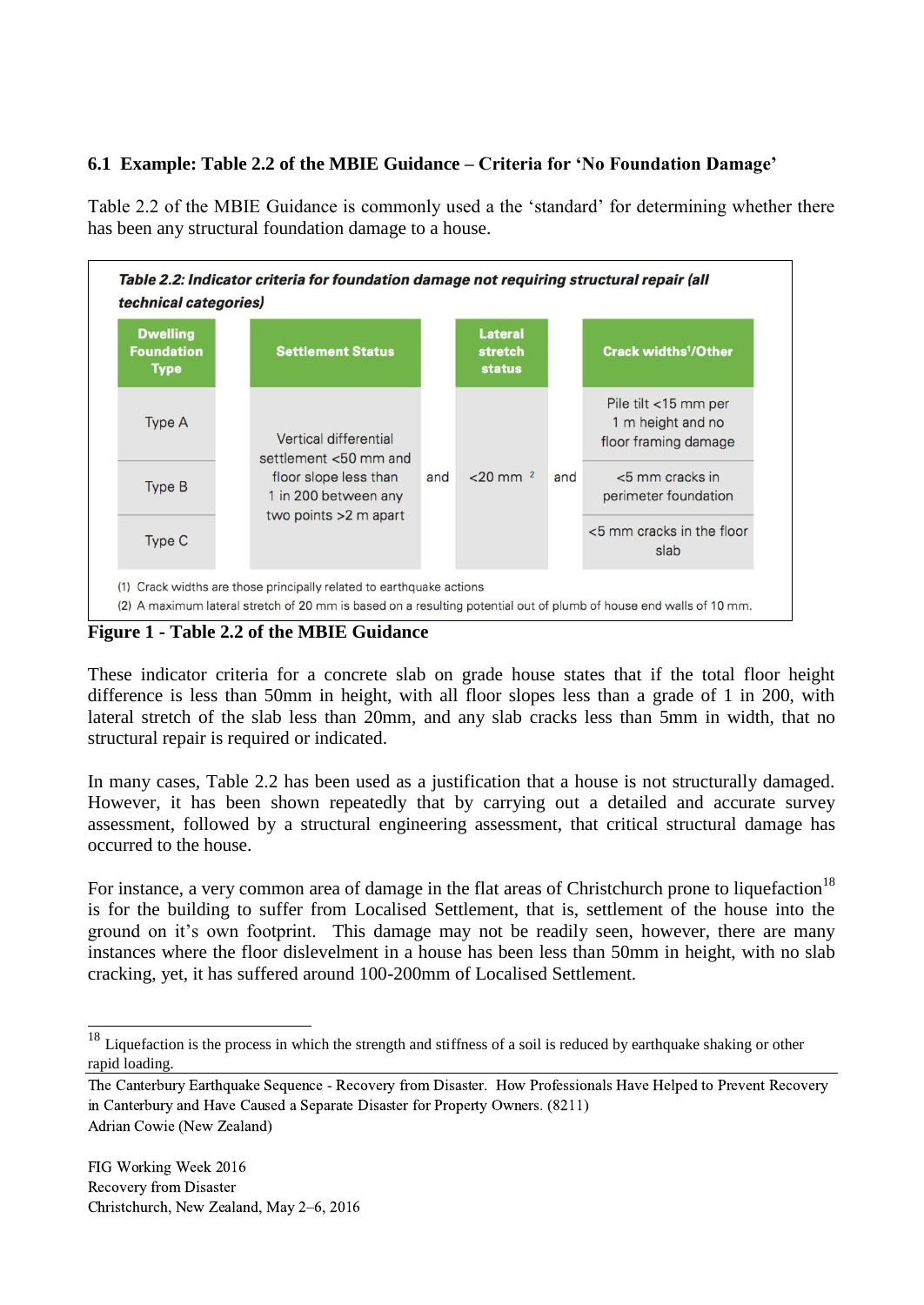This in most cases is critical damage, as it results in the house sitting in a localised depression, with underground services flowing uphill, and with surface water flowing towards the house rather than away from the house. In almost every case where this has occurred, the only suitable method of reinstatement to 'as new' is to lift the house up to at least it's original height. Yet, this area of damage has been overlooked in thousands of Christchurch homes by the use of the MBIE Guidance and Table  $2.2<sup>2</sup>$ 

## **7. SURVEY ASSESSMENTS OF EARTHQUAKE DAMAGED HOMES**

Arguably the most useful (and mis-used) survey instrument in the whole Canterbury Earthquake saga has been the hydrostatic altimeter. This instrument was extremely useful for floor level surveys immediately after the  $22<sup>nd</sup>$  February 2011 earthquake when the Central Business District of Christchurch was cordoned off as a 'Red Zone'.

The hydrostatic altimeter allowed for the surveying of floor levels in buildings which conventional surveying would be almost impossible. Many of the CBD Red Zone buildings were critically damaged, with collapsed walls, partitions, ceilings, stairs and roofs. Furthermore, the lack of electricity required many surveys to be carried out in the dark, and for basement surveys – waist or chest deep in water. The altimeter was an ideal instrument to use in these adverse conditions.

As the use of these altimeters became common-place, it opened the door for a new breed of surveyor: those with no knowledge of actual surveying, no knowledge of the concepts of error mitigation, error propagation, independent checks, and so forth. It allowed for anyone to simply turn the instrument on and read a number on the screen.

The surveying of residential houses (and multi-storey multi-unit apartment blocks) was regularly carried out by people with absolutely no knowledge of surveying.

Errors were made. Large errors. Buildings with significant floor tilt due to earthquake damage were not surveyed correctly, and shown to be 'level'. It was commonplace for these 'surveyors' to miss measuring in the critical areas of the floor, for instance, the highest and lowest floor levels.

The plans that these 'surveyors' prepared were by and large rough hand drawn sketches showing an array numbers on a floor layout plan that was not to scale. In many cases, measurements were not even recorded, with the only evidence being the note "the floor is level".

The art, or profession of the Surveyor in New Zealand, with the ability to measure accurately, and then to show the measurements clearly on an accurately scaled plan, with contours, colours, slopes, gradients was mostly forgotten.

Unfortunately, the New Zealand Institute of Surveyors even implemented a one hour 'training' session for these new 'surveyors' in order to teach them how to use these altimeters.

The Canterbury Earthquake Sequence - Recovery from Disaster. How Professionals Have Helped to Prevent Recovery in Canterbury and Have Caused a Separate Disaster for Property Owners. (8211) Adrian Cowie (New Zealand)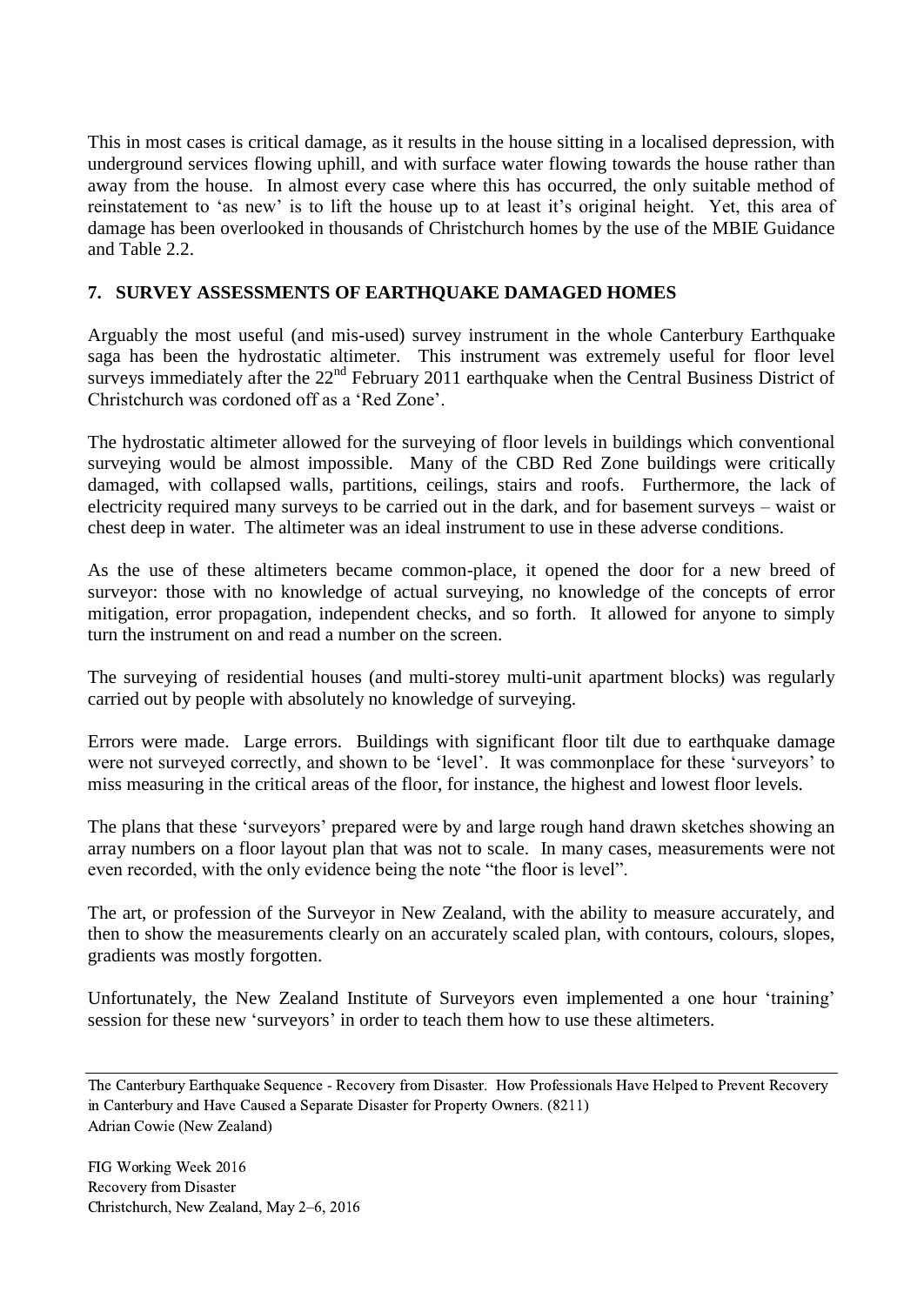The 9-10 years' university training and post-graduate work, exams and assessments to become a Registered Professional Surveyor, became redundant when a two-hour training session provided the same expertise.

The surveying of earthquake damaged homes is not easy. It requires expertise and an understanding of construction and building to be able to know where to measure, and what to measure. There are many cases of even the best survey firms in Christchurch making gross errors in their precise level surveys of residential homes. If the most experienced surveyors can mange to make mistakes, it is clear that the person with two hours of training will not fare well.

The result of the 'easy-to-use' technology, and a survey profession reluctant to educate society on the expertise that only a surveyor possesses, has resulted in many damaged homes being accepted as not damaged, merely due to the insufficient survey work being carried out.

It is the writer's belief that we, as professional surveyors, as measurements scientists, are the most well trained to undertake measurement in the real world and to represent these measurements in a way that the general public can understand.

This unique skill set that surveyors have should not be ignored. We have the ability to accurately measure real-life three-dimensional elements (for example, buildings) and represent the building as a series of plans and measurements in an easy to understand format.

This skill, expertise and accuracy has been sadly lacking as part of the damage assessments in Christchurch.

## **8. CHRISTCHURCH 5 YEARS ON**

Christchurch for many of its residents is a difficult place to live. The stresses of daily living, of working, family, finances, health, have been complicated by having to become experts in their own earthquake damage. Many homeowners have become insurance and engineering experts in their own right.

Many residents are still living in homes that are in their original damaged state from the  $4<sup>th</sup>$ September 2010 earthquake. Many live in non-weather-tight conditions, with mould and rot invading their homes. Elderly people are having to walk around homes that have a 200mm height difference on their floors. Many have settled their earthquake claims in the belief that their home was not damaged, or had only superficial 'cosmetic' damage.

Thousands of Christchurch home-owners are still waiting in limbo for their insurance claims to be settled.

Thousands more Christchurch home-owners are now having to have EQC re-repair their homes due to the first round of repairs being incorrectly carried out.

The Canterbury Earthquake Sequence - Recovery from Disaster. How Professionals Have Helped to Prevent Recovery in Canterbury and Have Caused a Separate Disaster for Property Owners. (8211) Adrian Cowie (New Zealand)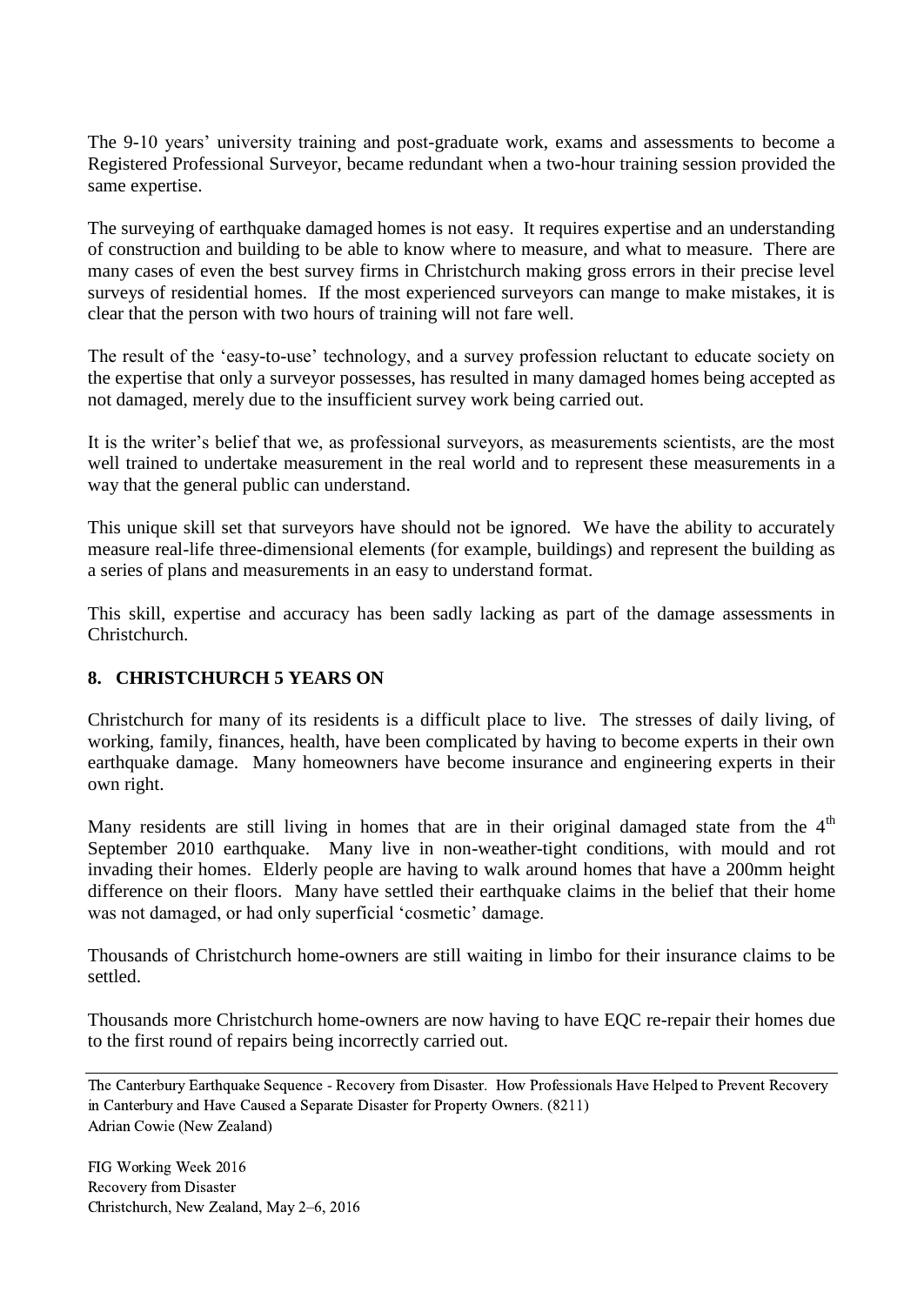Hundreds of home-owners have filed proceedings in the High Court and District Court in order to have what they believe their true legal entitlement realised. The High Court has become clogged with earthquake cases, with the simple task of going to trial requiring around a two year wait.

Many home-owners have become ill, either physically or mentally due to the stress of dealing with their insurance claims.

The publics perception of professionals (this would include structural engineers, geotechnical engineers, and unfortunately surveyors) has been significantly damaged over the last 5 years in Christchurch.

Christchurch is slowly rebuilding its inner city commercial and retail buildings, but for many homeowners, the prospect of a new, undamaged house is a distant dream.

# **9. RECOMMENDATIONS FOR THE NEXT EARTHQUAKE**

Professionals (including surveyors) involved in earthquake damage assessments, and reinstatement strategies need to make themselves aware of the legal contracts of insurance associated with a particular building.

If the legal contract of insurance defines the standard of reinstatement to be "as new", then they need to assess and scope to "as new", and not to a lesser standard.

Professionals (including surveyors) need to replace the mantra of "We work to the brief given to us by the client", to that of working to standards of honesty, integrity, and objectivity.

If the brief given by the client is different to that in the legal contract, the Professional needs to query and not blindly follow the instructions given.

Professionals (including surveyors) need to be acutely aware of the people affected by their work. In the area of earthquake damage assessments, this includes:

- The Insurers (who are paying the cost of the repair or rebuild);
- The banks and financial institutions with mortgages over the property (they want their equity in the property retained);
- The homeowner (they also want their equity in the property retained).

Sadly, for tens of thousands of homeowners, possibly hundreds of thousands, the experience they have had over the last 5 years would not be what they would call "Recovery from Disaster".

The Canterbury Earthquake Sequence - Recovery from Disaster. How Professionals Have Helped to Prevent Recovery in Canterbury and Have Caused a Separate Disaster for Property Owners. (8211) Adrian Cowie (New Zealand)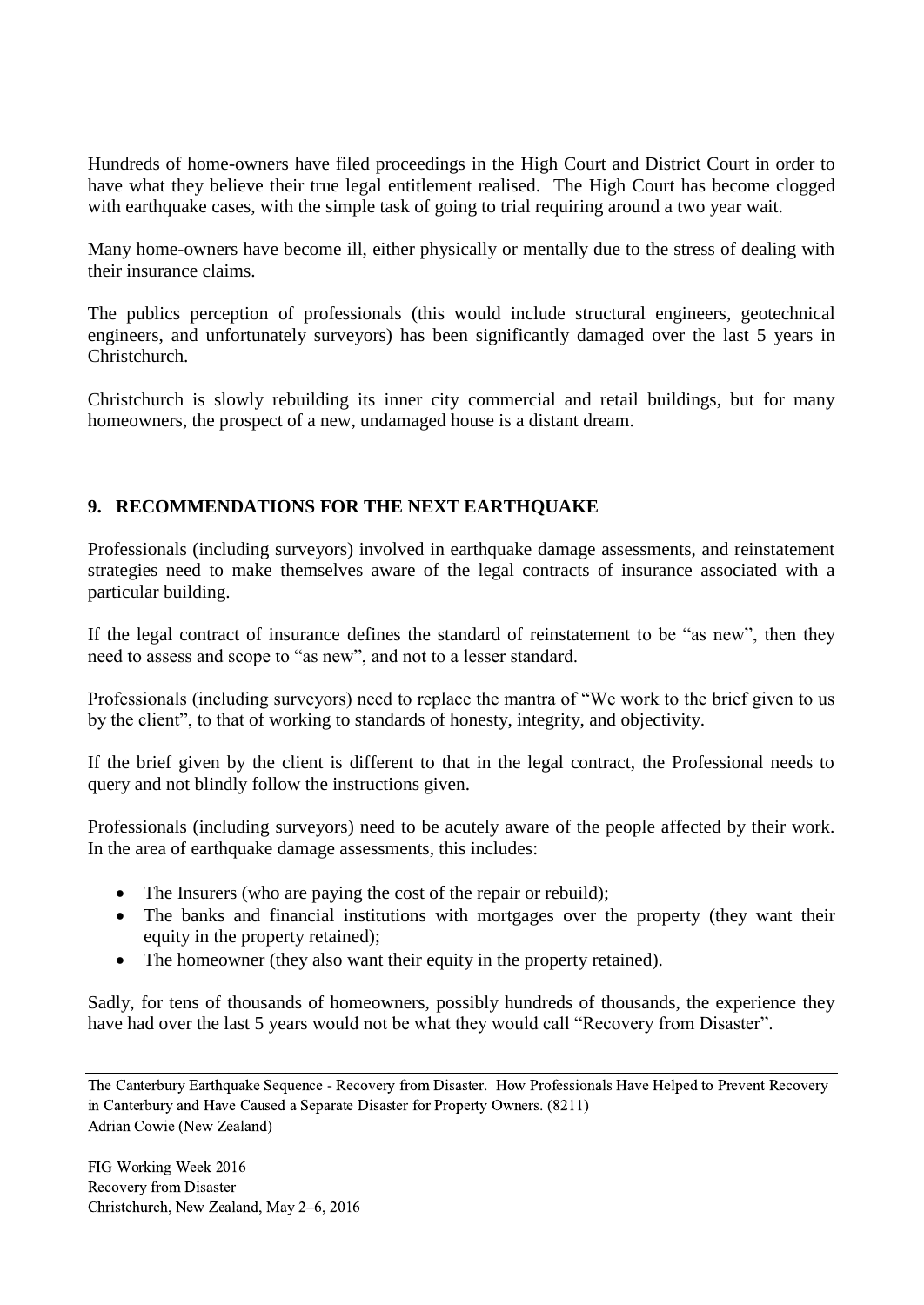For many, their experiences with the substandard assessments and reporting by professionals has left them with their own "Professionally Induced Disaster."

## **10. CONCLUSION**

The effects of incorrect and inadequate professional earthquake assessments will have a detrimental impact on many Christchurch residents for years to come.

It may well be that some people in Christchurch simply do not recover.

The "Professionally Induced Disaster" caused by the incorrect damage assessments and reinstatement strategies will affect homeowners in Christchurch for many years.

As professionals, we are required to act professionally, above and beyond the 'brief' of the client. We are required to act honestly, impartially, and objectively. To be aware of the people affected by our work, and to act accordingly.

The Christchurch lesson is a good lesson to learn. It is hoped that in future earthquake events, that Surveyors and other professionals will remember their professional and ethical duties.

## **BIOGRAPHICAL NOTES**

Adrian Cowie is a Registered Professional Surveyor and Licensed Cadastral Surveyor who works in Christchurch, New Zealand. He is the Director of the survey consultancy firm Topografo Limited, and specialises in the surveying of earthquake damaged buildings and land, and regularly works for both Insurers and Insureds.

He is a member of the New Zealand Institute of Surveyors; member of the Institute of Cadastral Surveyors; and member of the New Zealand Society for Earthquake Engineering.

Since September 2010 he has surveyed hundreds of Christchurch buildings, including many of the central city 'high-rise' buildings for earthquake damage. He is one of New Zealand's leading earthquake damage surveyors and has appeared as an expert witness in 4 prominent High Court trials in Christchurch involving earthquake claims, and has provided expert evidence in over 40 other High Court claims. He is regularly appearing in insurance mediations and High Court judicial settlement meetings.

The Canterbury Earthquake Sequence - Recovery from Disaster. How Professionals Have Helped to Prevent Recovery in Canterbury and Have Caused a Separate Disaster for Property Owners. (8211) Adrian Cowie (New Zealand)